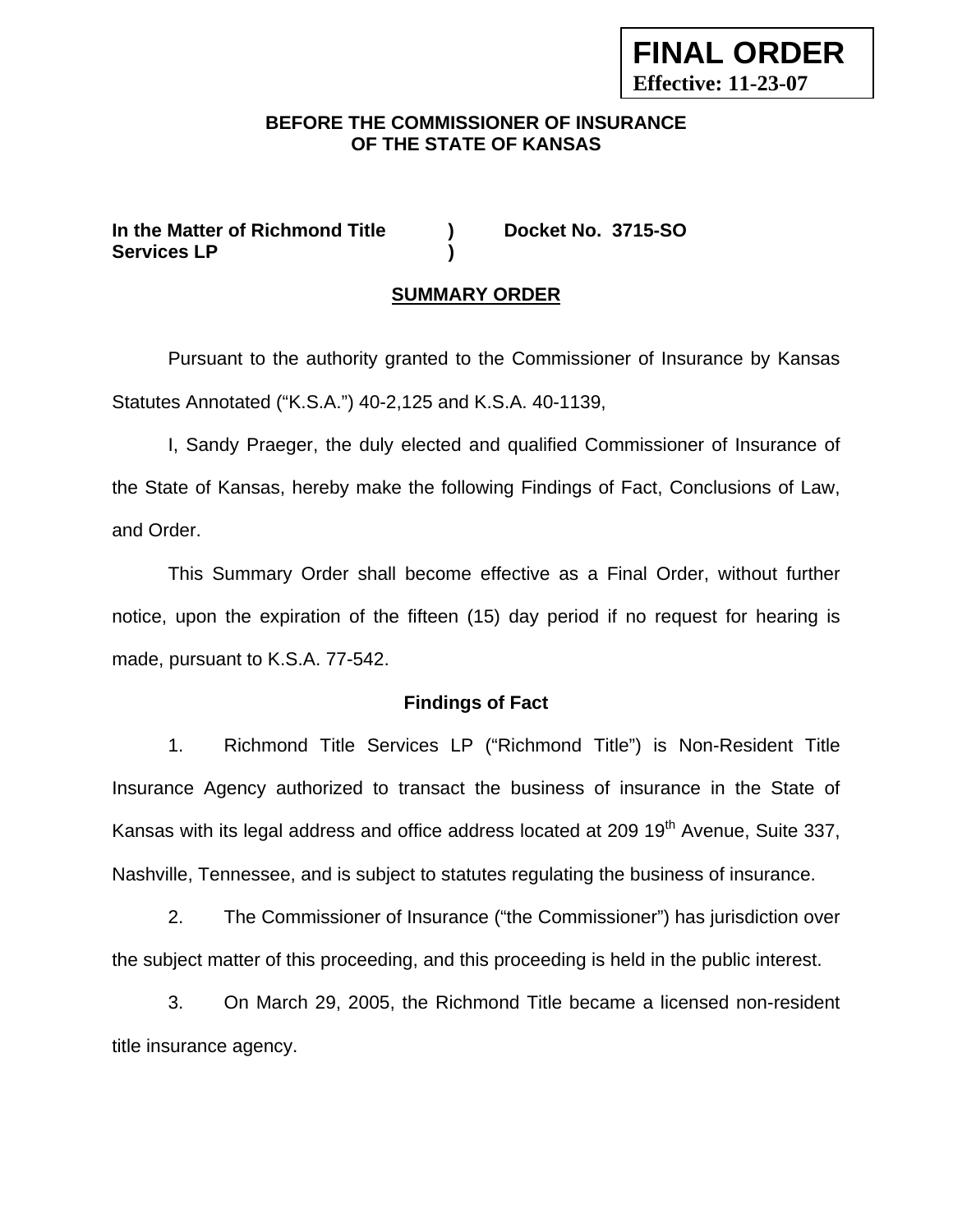4. On March 30, 2005, the Kansas Insurance Department ("KID") sent Richmond Title its standard letter and material outlining Kansas' rates and bond filing requirements for title insurance agencies.

5. On May 12, 2005, a bond was issued by Western Surety Company.

6. On or about December 19, 2005, Marty Hazen, Policy Examiner at the Kansas Insurance Department, contacted Richmond Title via telephone and advised the agency of Kansas requirements.

7. On December 19, 2005, Richmond Title submitted the documents that are required by Kansas law.

8. On December 20, 2005, LandAmerica provided to KID documentation of twenty-four (24) policies issued by Richmond Title between May 2005 and November 2005.

### **Applicable Law**

9. K.S.A. 40-952(c) states, in relevant part:

Every insurance agent, agency or company authorized to transact title insurance in this state shall file with the commissioner every manual of classification, rules and rates, every rating plan, every rate card and every modification of the foregoing which may be used in connection with providing title insurance or other services in connection with real estate transactions on property located in counties having a population of 10,000 or more. No charge may be made by any title insurance agent, agency or company that has not been filed with the commissioner as required by this section.

10. K.S.A. 40-1136(c) states, in relevant part, "Person" means a… partnership… or other legal entity.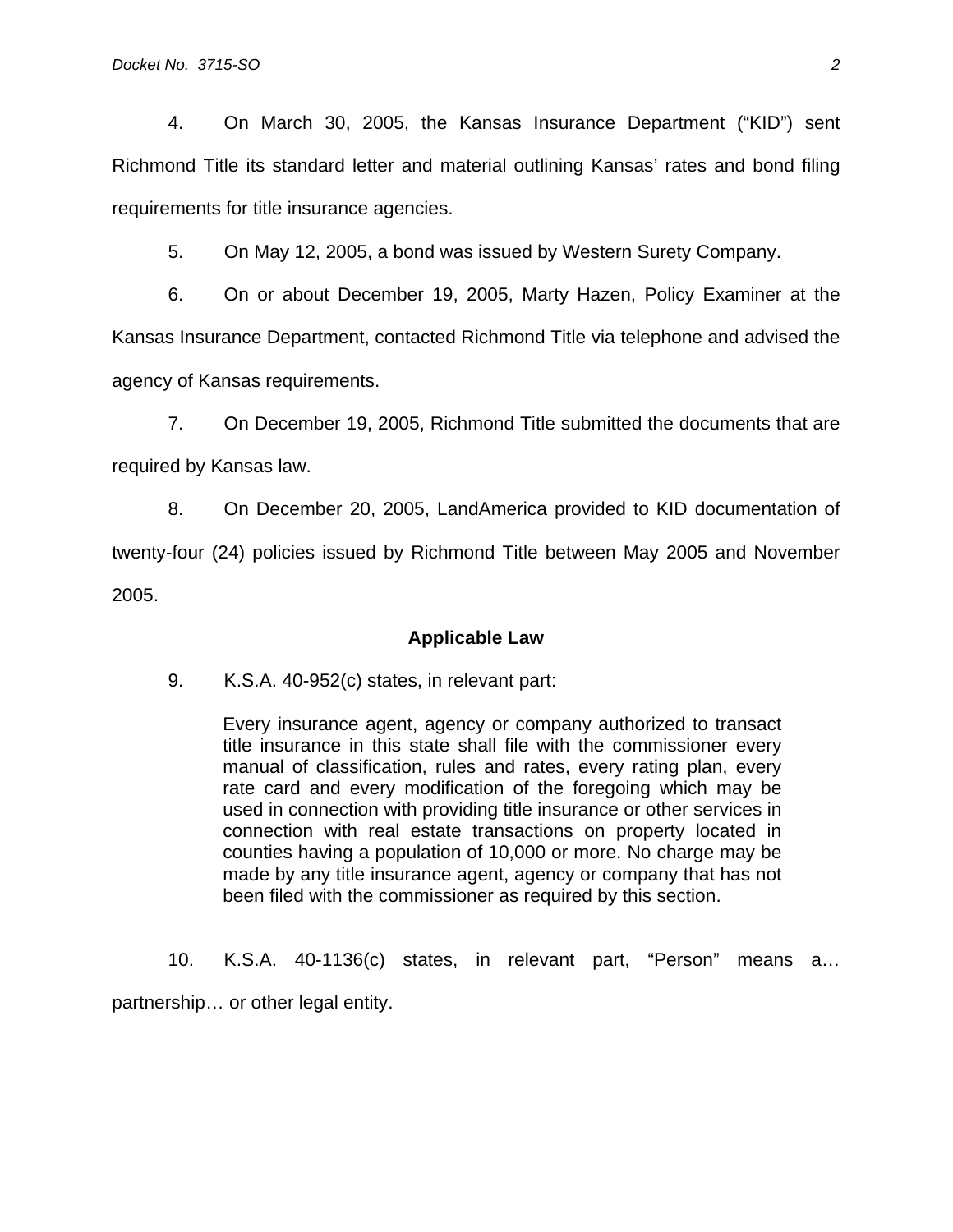11. K.S.A. 40-1139 states, in relevant part:

(a) The title insurance agent who handles escrow, settlement or closing accounts shall file with the commissioner a surety bond or irrevocable letter of credit in a form acceptable to the commissioner, issued by and insurance company or financial institution authorized to conduct business in this state, securing the applicant's or the title insurance agent's faithful performance of all duties and obligations set out in K.S.A. 40-1135 through 40-1141 and amendments thereto.

12. K.S.A. 40-1141 states, in relevant part:

If the commissioner determines that the title insurance agent or any other person has violated this act, or any rules and regulation or order promulgated thereunder, after notice and opportunity to be heard, the commissioner may order that such person be subject to the penalties provided in K.S.A. 40-2406 *et seq.* and amendments thereto.

13. K.S.A. 40-2407 states, in relevant part:

(a) If, after such hearing, the commissioner shall determine that the person charged has engaged in an unfair method of competition or an unfair or deceptive act or practice, the commissioner shall render an order requiring such person to cease and desist from engaging in such method of competition, act or practice and if the act or practice is a violation of K.S.A. 40-2404 and amendments thereto, the commissioner may in the exercise of discretion order any one or more of the following:

(1) Payment of a monetary penalty of not more than \$1,000 for each and every act or violation, but not to exceed an aggregate penalty of \$10,000, unless the person knew or reasonably should have known such person was in violation of this act, in which case the penalty shall be not more than \$5,000 for each and every act or violation, but not to exceed an aggregate of \$50,000 in any sixmonth period[.]

14. Based on the Findings of Fact enumerated in paragraphs three (3)

through eight (8) and the applicable law above, Richmond Title Services LP failed to file

with the Commissioner a surety bond prior to issuing titles in Kansas in violation of

K.S.A. 40-952(c) and 40-1139(a).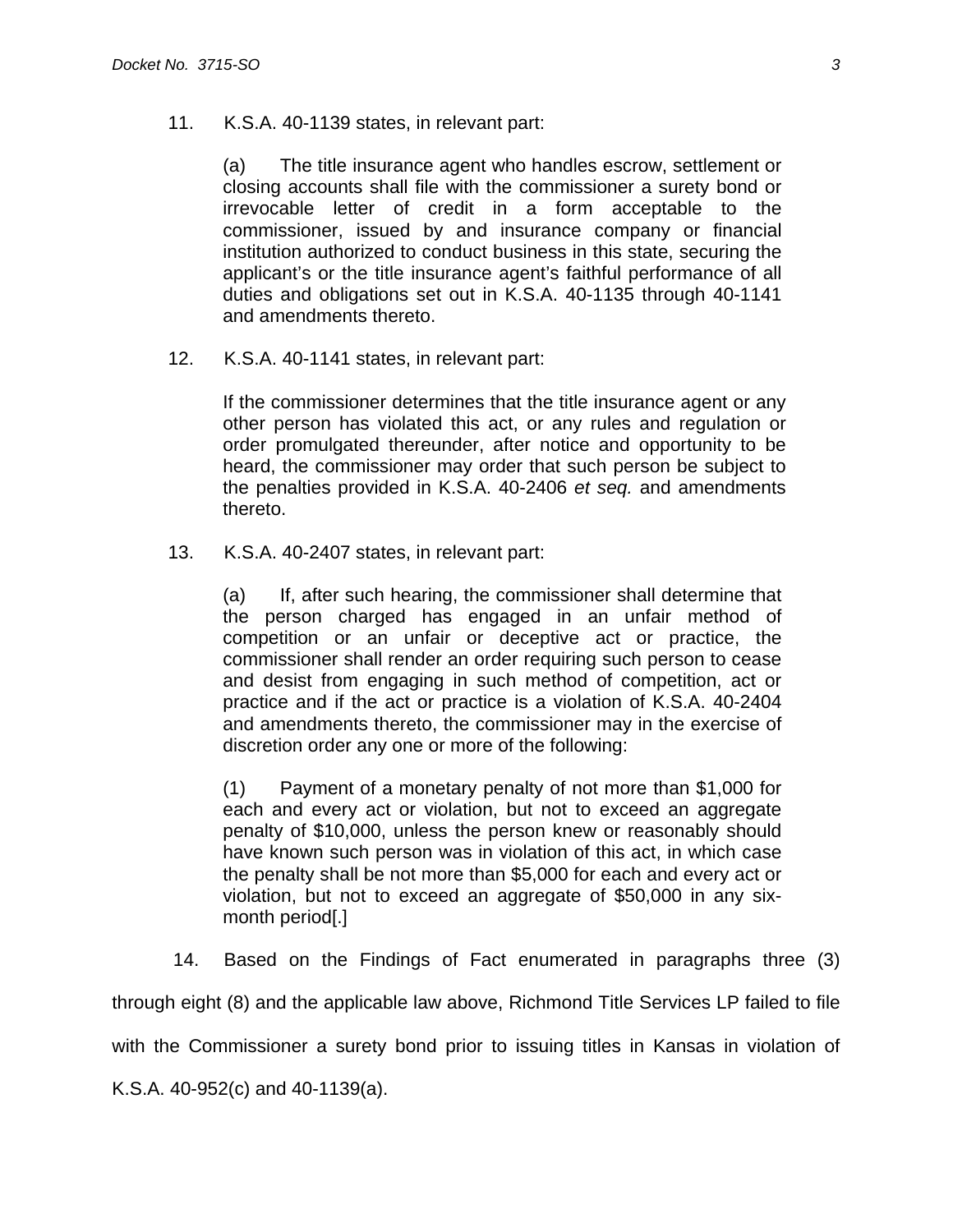**IT IS THEREFORE, BY THE COMMISSIONER OF INSURANCE, ORDERED THAT:** 

1. Richmond Title Services LP shall remit to the Kansas Insurance Department an administrative penalty in the sum of five hundred dollars (\$500) for violating K.S.A. 40-952(c) and 40-1139(a).

 2. The Commissioner of Insurance retains jurisdiction over the subject matter of this proceeding and over the parties for the purpose of entering such further order or orders as may be deemed proper.

#### **Notice of Right to Hearing or Appeal**

You are entitled to a hearing pursuant to K.S.A. § 77-537, the Kansas Administrative Procedure Act. If you desire a hearing, you must file a written request for a hearing with:

> John W. Campbell, General Counsel Kansas Insurance Department 420 S.W. 9th Street Topeka, Kansas 66612.

This request must be filed within fifteen (15) days from the date of service of this Proposed Order. If you request a hearing, the Kansas Insurance Department will notify you of the time and place of the hearing and information on the procedures, right of representation, and other rights of parties relating to the conduct of the hearing, before commencement of same.

If a hearing is not requested in the time and manner stated above, this Proposed Order shall become effective as a Final Order upon the expiration of time for requesting a hearing, pursuant to K.S.A. § 77-613. In the event that you file a petition for judicial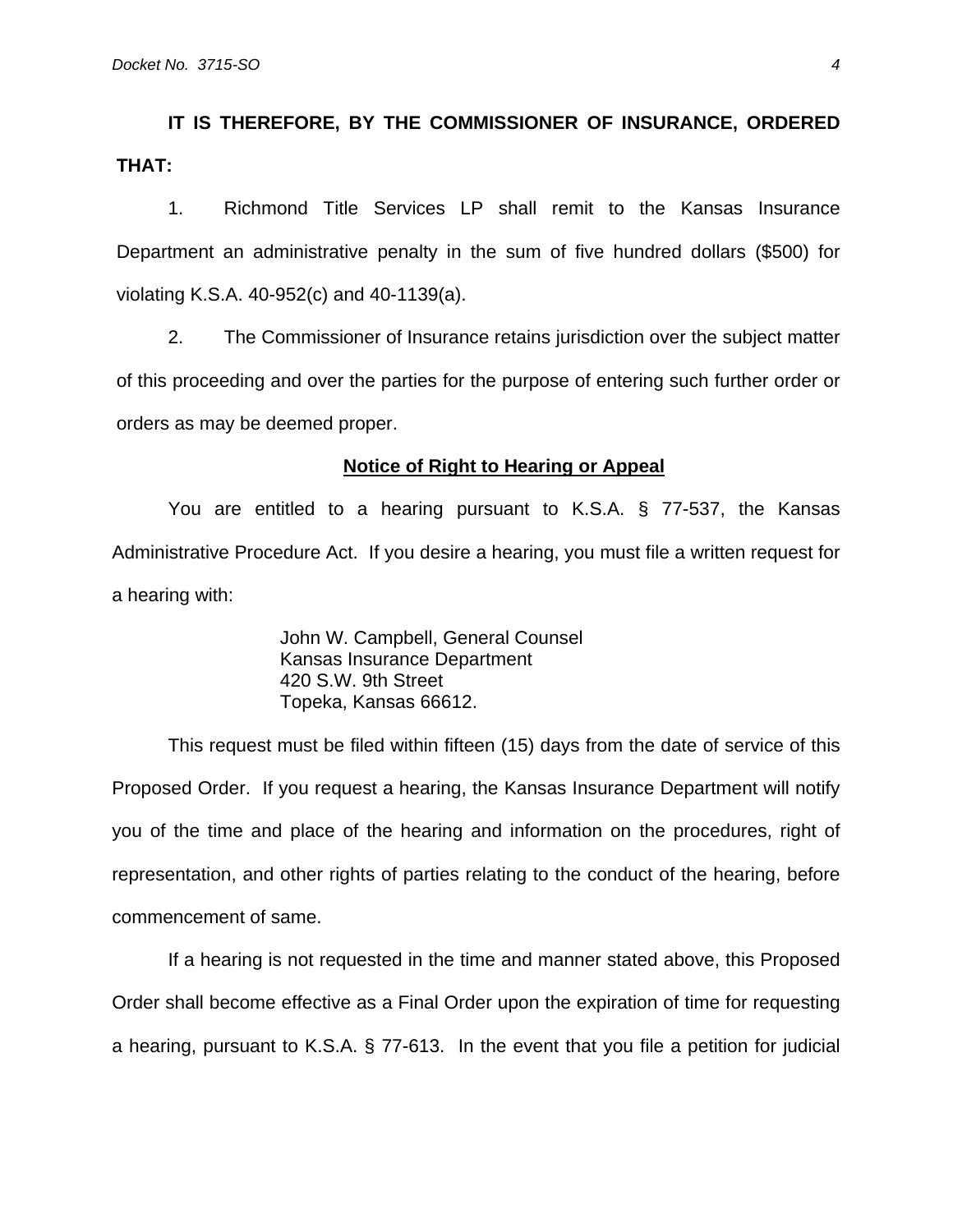review, pursuant to K.S.A. § 77-613(e), the agency officer to be served on behalf of the

Kansas Insurance Department is:

John W. Campbell, General Counsel Kansas Insurance Department 420 S.W. 9th Street Topeka, Kansas 66612.

# **IT IS SO ORDERED THIS \_\_29th\_\_ DAY OF OCTOBER, 2007, IN THE CITY**

# **OF TOPEKA, COUNTY OF SHAWNEE, STATE OF KANSAS.**



SUBMITTED BY:

 \_/s/ Sandy Praeger\_\_\_\_\_\_\_\_\_\_\_\_\_\_\_\_\_\_\_\_ Sandy Praeger Commissioner of Insurance

 \_/s/ John W. Campbell\_\_\_\_\_\_\_\_\_\_\_\_\_\_\_\_\_\_ John W. Campbell General Counsel

| /s/ Deletria L. Nash           |  |
|--------------------------------|--|
| Deletria L. Nash               |  |
| <b>Attorney for Petitioner</b> |  |